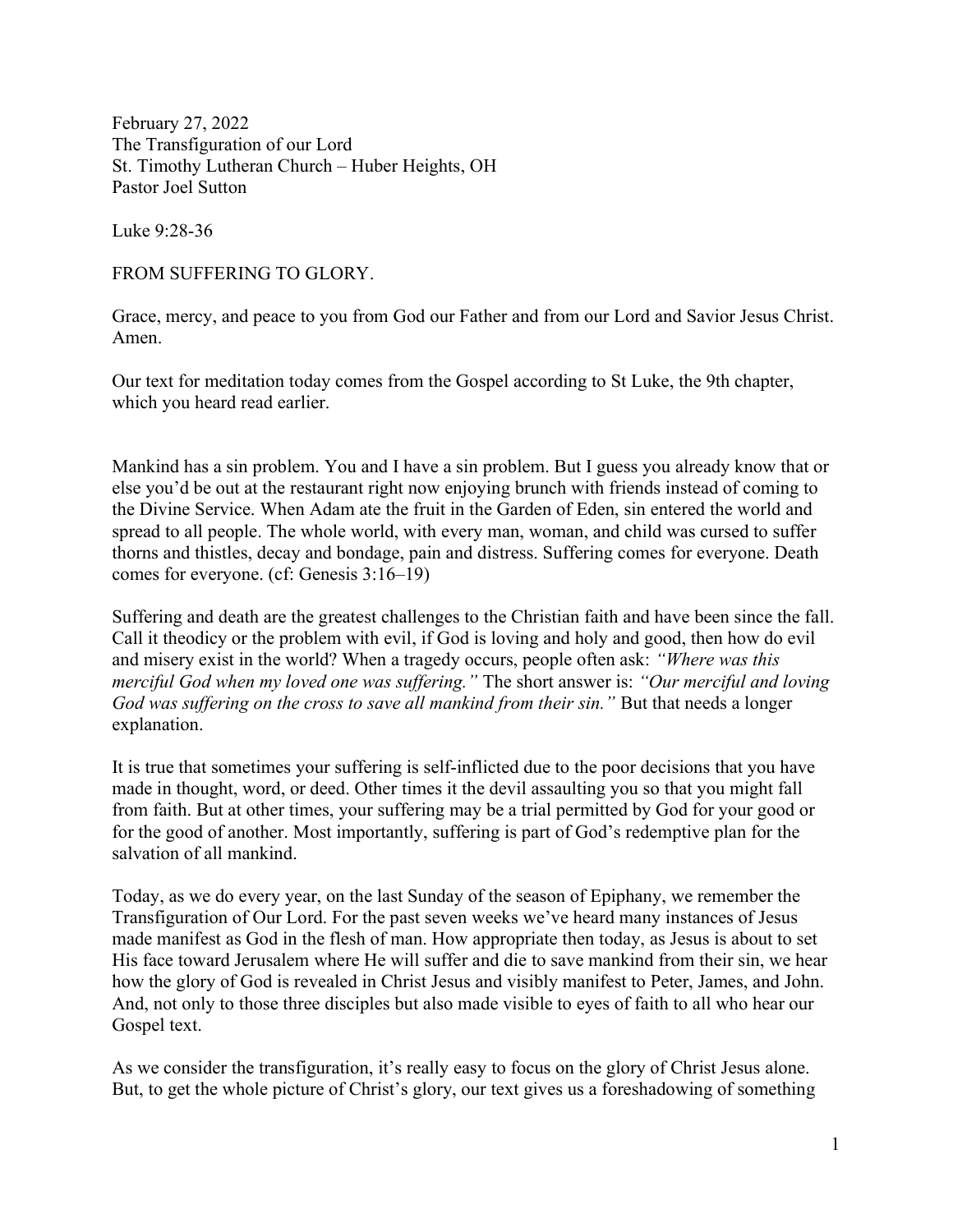less bright and shiny. The Mount of Transfiguration also foreshadows Jesus' suffering on Mount Calvary. As God always does, He turns the wisdom of man on its head. To see the full glory of Christ we must first see His full suffering and death on the cross. Suffering always must precede glory.

## St Luke writes:

"Now about eight days after these sayings..." (Luke  $9:28$ ) You might be asking: "What sayings are those?" Well, in the verses immediately prior to our text, Jesus told His disciples:

"The Son of Man must suffer many things and be rejected by the elders and chief priests and scribes, and be killed, and on the third day be raised."  $^{23}$  ... "If anyone would come after me, let him deny himself and take up his cross daily and follow me.  $^{24}$  For whoever would save his life will lose it, but whoever loses his life for my sake will save it." (Luke  $9:22-24$ )

So Luke says it was *about eight days* after *these sayings* that Jesus:

"… took with him Peter and John and James and went up on the mountain to  $pray.$ " (Luke 9:28)

In Matthew and Mark's parallel Gospel accounts, they record that it was precisely six days chronologically. (cf: Matthew 17:1; Mark 9:2) But Luke says it was *about* eight. Commentators suggest that in his approximation of eight days, Luke is foreshadowing of the connection between Jesus' transfiguration and His suffering, death, and resurrection on the *eighth day* of the week. (cf: Lenski, The Interpretation of St. Luke's Gospel, 526; Just, Luke 1:1–9:50, Concordia Commentary, 399) By Jewish reckoning of days, Christ died on the sixth day of the week, rested in the tomb on the Sabbath, and rose from the dead on the eighth day.

Suffering always precedes glory. But the natural man wants nothing to do with suffering. Your old Adam desires glory. But God uses the foolish to shame the wise. The scandal of the cross, and the stumbling block of suffering is an affliction with which we all must wrestle. (cf: 1 Corinthians 1:21–23) Jesus' disciples were no different. When Jesus told them He must suffer and die, Peter took Him aside and began to rebuke Him. (cf: Matthew 16:22) Peter wouldn't have Jesus, the Son of the living God, face the scandal of the cross and the stumbling block of suffering. Peter wouldn't have a crucified Christ. But there is order in the Kingdom of God: suffering is first, and then is glory. To have a Christ, a Savior of the world, God must be crucified. Suffering must precede glory. To have a disciple of Christ, suffering must be experienced. Glory is a promise. Suffering you have now. Glory will come on the Last Day. Suffering is on account of sin, yours, mine, and all mankind's. Glory is on account of:

"... Christ crucified, a stumbling block to Jews and folly to Gentiles."  $(1)$ Corinthians 1:23)

It's easy to see the glory in the transfiguration because the glorious Christ is revealed. But many miss the glory in Jesus' Passion on the cross because it is filled with weakness, suffering, and death. At His transfiguration, Jesus' divine glory that has been hidden since His conception by the Holt Spirit, now fully shines through His human flesh. His face is transformed and His clothing becomes dazzling white, for mere clothing cannot contain the glory of God. (cf: Luke 9:29)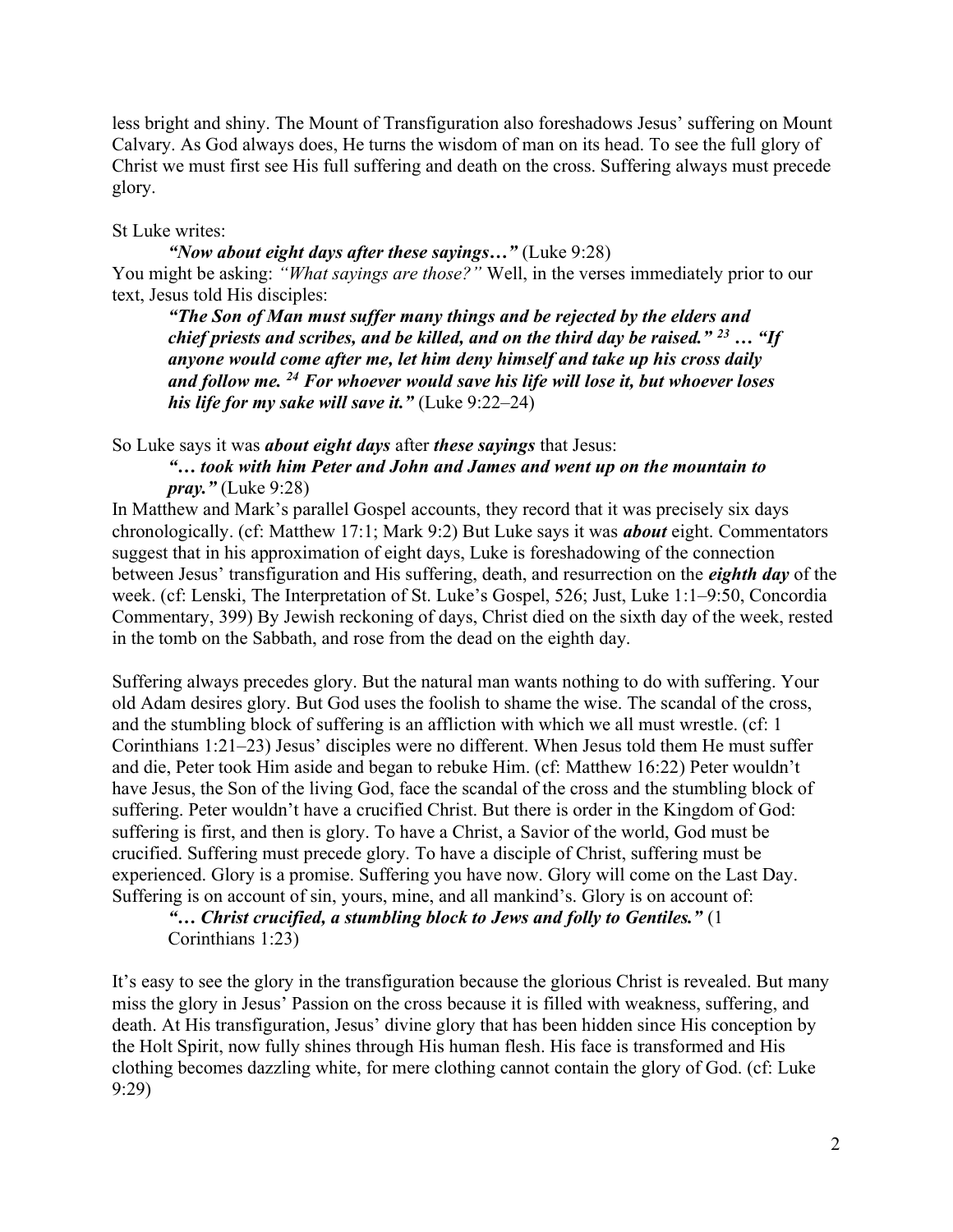At the same time, the transfiguration foreshadows a suffering Christ. Moses and Elijah representing the Law and the Prophets, the entire Old Testament with its testimony to the passion and resurrection of Jesus, appear in glory, talking with Jesus about His coming departure. (cf: Luke 9:30–31) In the original language they are talking of Jesus' *exodus* (BDAG, 351) in which He would accomplish on Calvary's cross, the Lamb of God lead to slaughter as sacrifice for the sins of the world. They fulfill the Law's requirement of the evidence of two or three witnesses.

The transfiguration foreshadows also the fulfilment of Christ's glory in His resurrection and ascension. As Peter is intellectually unavailable and babbling about making tents for the three men, suddenly a cloud overshadows them and the Father testifies to Jesus' true identity. The affirmation that He spoke from heaven at Jesus' Baptism, He reaffirmed at the transfiguration as the Father proclaims:

#### "This is my Son, my Chosen One; listen to him!" (Luke 9:35; cf: Luke 3:21–22)

You and I and all mankind would do well to listen to Jesus for He is God's own Son, His chosen One appointed from before the creation of the world to be mediator between God and man, reconciling mankind with the Father. In His innocent suffering, death, resurrection, and ascension, Jesus would gloriously lead all mankind out of the bondage of thorns and thistles, pain and distress, suffering and sin. Even out of the bondage of death. Suffering must always precede glory.

You were united to that glory in your Baptism. At the font God clothed you with the robe of Christ's righteousness that covers all your sin and put upon you the **new self**, created after the likeness of God in true righteousness and holiness. (cf: Ephesians 4:24) Today by faith you grasp and cling to that glory that is to be revealed on the Last Day. St Peter writes:

#### "… when the chief Shepherd appears, you will receive the unfading crown of glory."  $(1$  Peter 5:4)

But until that Day arrives, our Lord bids you to deny yourself, take up your cross daily, and follow Him. (cf: Luke 9:22) A servant is not greater than His master. (cf: John 15:20) To be a disciple of Christ, suffering must be experienced. Glory is a promise. Suffering you have now. Glory will come on the Last Day.

The Mount of Transfiguration reveals the glory of Christ but it also foreshadows His suffering of Mount Calvary. As God always does, He turns the wisdom of man on its head. To see the full glory of Christ we must first see His suffering and death on the cross. American Christianity teaches a theology of glory, that discipleship is working toward being a better Christian and being rewarded with material success. It teaches that God helps those who help themselves. But Holy Scripture teaches the theology of the cross, that discipleship is a life of denying one's self and bearing one's own cross for the sake of Jesus, joining in His suffering.

Man can neither come to God nor make a commitment to Him. Christ Jesus, on the other hand, came for you and committed His life to you on Calvary's cross. And the crosses you now bear define the Christian life. Crosses are what you endure for the sake of the Gospel. And the glory and love of God shine through you into the unbelieving world as you faithfully bear your cross, suffering the effects of being born into a sinful body in a sinful world. St Paul puts it this way: